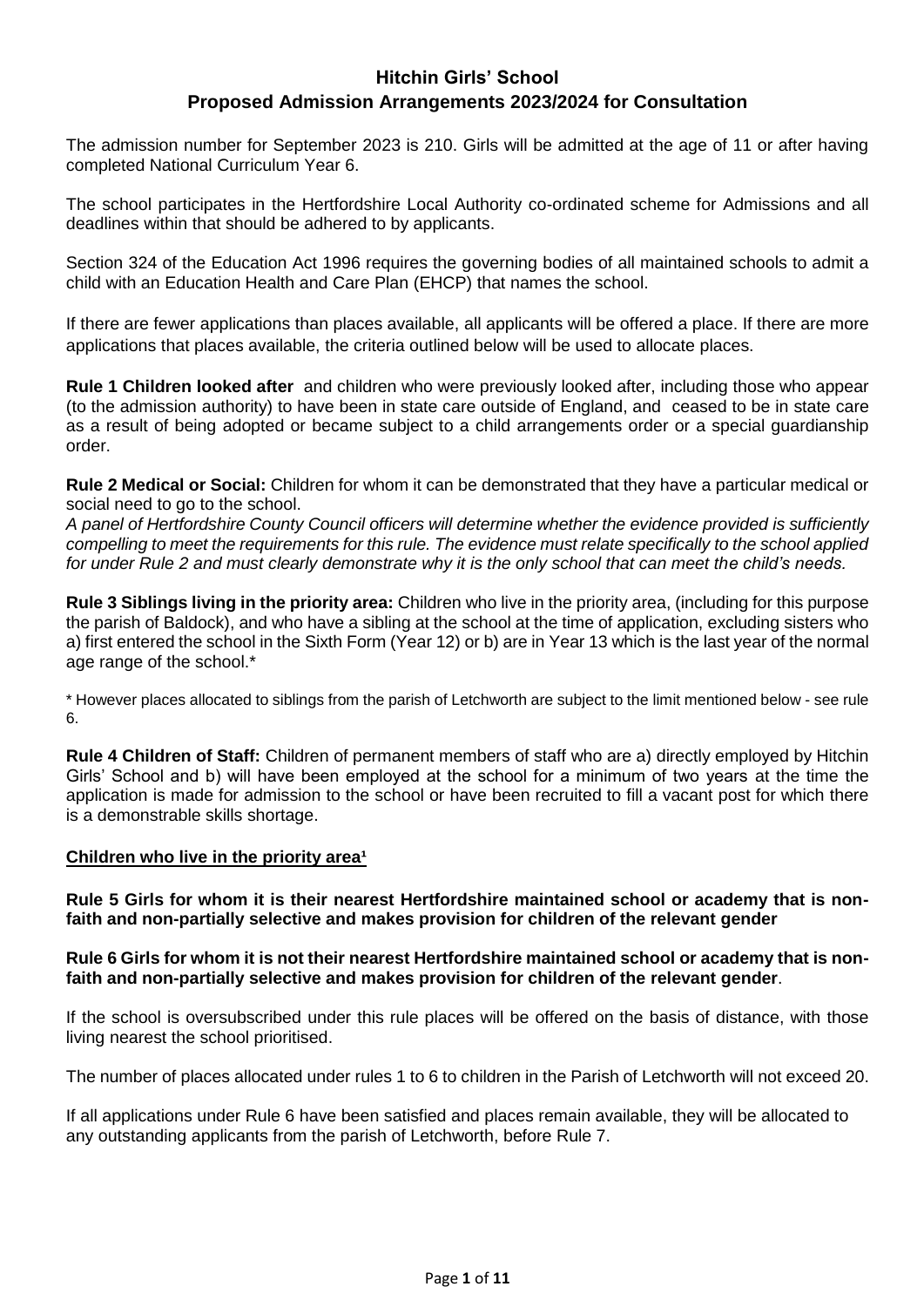#### **Children who live outside the priority area**

**Rule 7 - Siblings living outside the priority area:** Children who live outside the priority area and who have a sibling at the school at the time of application, excluding sisters who a) first entered the school in the Sixth Form (Year 12) or b) are in Year 13 which is the last year of the normal age range of the school.

#### **Rule 8 - Random**

Any remaining places will be offered to children living outside of the priority area, on a random<sup>3</sup> basis.

## **Notes**

#### <sup>1</sup> The priority area for Hitchin Girls' School is based on the following towns / parishes / unparished **areas:**

Codicote, Graveley, Hexton, Hitchin, Holwell, Ickleford, King's Walden, Knebworth, Langley, Letchworth Garden City, Lilley, Offley, Pirton, Preston, St. Ippolyts, St. Pauls Walden, Weston, Wymondley

<sup>2</sup> A 'straight line' distance measurement; from the address point of the child's home, supplied by Address Base Premium, to the address point of the school is used in home to school distance measurements for Hitchin Girls' School. The measurement is undertaken by a computerised mapping system to two decimal places.

<sup>3</sup> Every child entered onto the HCC admissions database has an individual random number assigned, between 1 and 1 million, against each preference school. When there is a need for a final tie break the random number is used to allocate the place, with the lowest number given priority. For further details please see the 'Explanatory notes and definitions' section of this document for a full explanation/definition.

#### **Tiebreak**

These rules are applied in the order they are printed above. If more children qualify under Rules 1, 2, 3, and 4 than there are places available, a tie-break will be used by applying the next rule to those children.

Where there is a need for a tie-breaker where two different addresses measure the same distance from a school, in the case of a block of flats for example the lower door number will be deemed nearest as logically this will be on the ground floor and therefore closer. If there are two identical addresses of separate applicants, the tie break will be random

## **Continuing Interest Lists (Waiting Lists)**

After places have been offered, Hertfordshire County Council will maintain the school's continuing interest (waiting) list. A child's position on the CI list will be determined by the admission criteria outlined above and a child's place on the list can change as other children join or leave it. The county council will contact parents/carers if a vacancy becomes available and it can be offered to a child. Continuing interest lists will be maintained for every year group until the end of the summer term. To retain a continuing interest application after this time, parents must make an In Year application.

#### **In Year Admissions**

The school is part of the Hertfordshire County Council's coordinated In Year admissions scheme. Information about how to apply and the online application form can be found at www.hertfordshire.gov.uk/inyear.

Places will first be allocated in accordance with the rules above:

## **Fair Access**

The school participates in the Hertfordshire County Council's Fair Access protocol and will admit children under this protocol before those on continuing interest, and over the Published Admission Number (PAN) if required.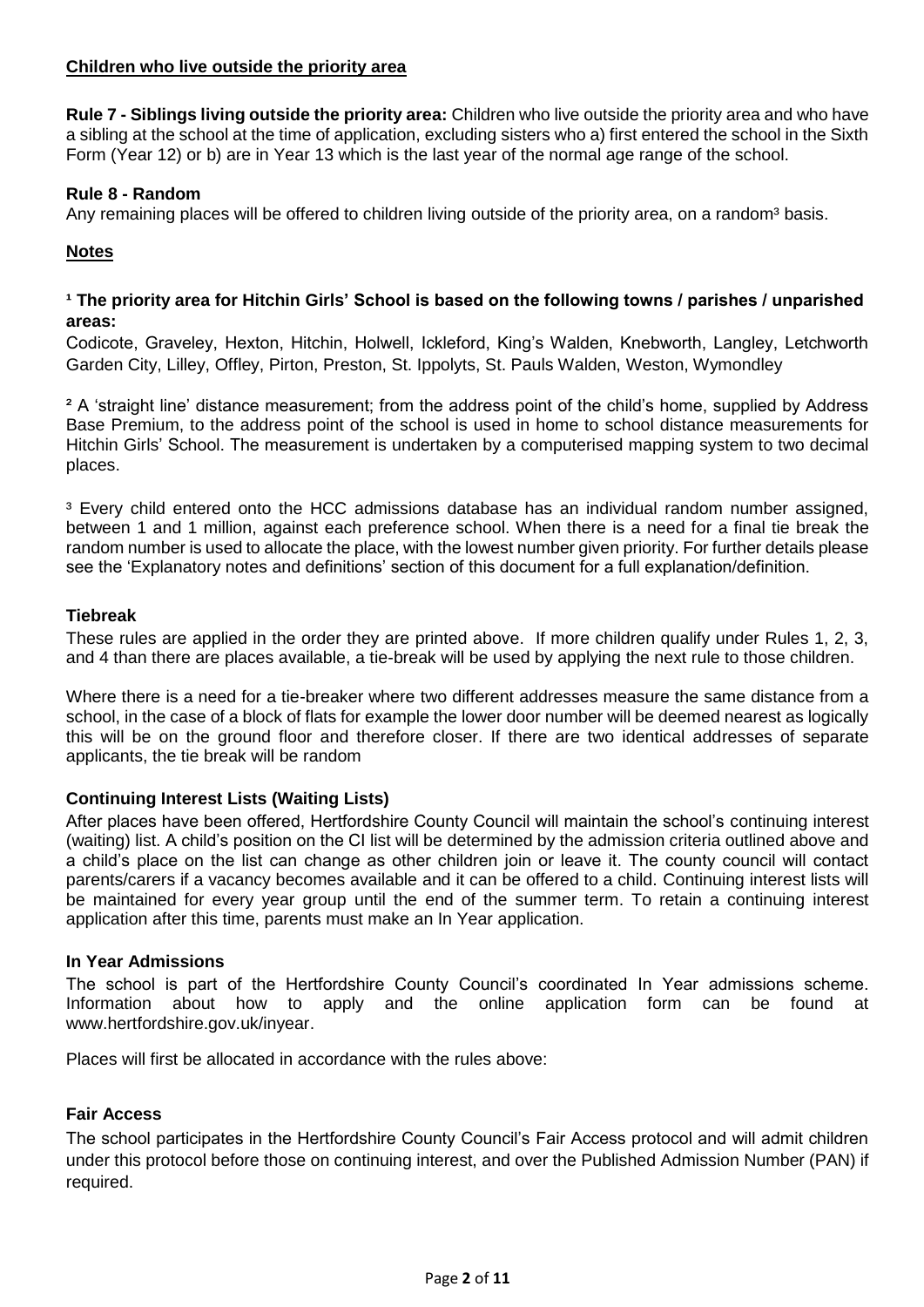## **Sixth Form admission arrangements**

The School will admit to its Sixth Form any student of the appropriate age with an EHCP that names the school. The school will admit up to 50 external students to its Sixth Form.

Minimum academic entry requirements are 5 Grade 9-4 GCSE passes including English and Maths at Grade 4 or above. Some subjects will have additional entry requirements as set out in the Sixth Form Prospectus and all have a recommended GCSE Average Points Score (APS).

If the school is oversubscribed, priority will first be given to:

- i) Children looked after or previously looked after, including those who appear (to the admission authority) to have been in state care outside of England, and ceased to be in state care as a result of being adopted or became subject to a child arrangements order or a special guardianship order).
- ii) Children for whom it is their nearest Hertfordshire maintained school or academy that is nonfaith and non-partially selective and makes provision for children of the relevant gender
- iii) Distance (if two applicants have the same home-school distance both shall be admitted)

## **Transfer Appeals**

Parents wishing to appeal who applied through Hertfordshire's online system should log in to their online application and click on the link "register an appeal". Out of county residents and paper applicants should call the Customer Service Centre on 0300 123 4043 to request their registration details, log into [www.hertfordshire.gov.uk/schoolappeals](http://www.hertfordshire.gov.uk/schoolappeals) and click on the link "log into the appeals system.

## **In Year Appeals**

For in-year admissions, the county council will write to you with the outcome of your application and if you have been unsuccessful, will include registration details to enable you to login and appeal online at [www.hertfordshire.gov.uk/schoolappeals](http://www.hertfordshire.gov.uk/schoolappeals)

# **Explanatory notes and definitions for the admission arrangements for Hitchin Girls' School for 2023/24**

The following definitions apply to terms used in the admissions criteria:

**Rule 1: Children looked after and children who were previously looked after, , including those who appear (to the admission authority) to have been in state care outside of England, and ceased to be in state care as a result of being adopted or became subject to a child arrangements order<sup>1</sup> or a special guardianship order<sup>2</sup>**

Places are allocated to children in public care according to Chapter 7, Section 2 of the School Admissions (Admission Arrangements and Co-ordination of Admission Arrangements) (England) Regulations 2012. These children will be prioritised under rule 1.

Highest priority will also be given to children who were previously looked after, including those looked after outside England, but ceased to be so because they were adopted, or became subject to a child arrangements order or a special guardianship order.

A "child looked after" is a child who is a) in the care of a local authority, or

<sup>1</sup> Child arrangements order

 $\overline{a}$ 

<sup>2</sup> Special guardianship order

Under the provisions of the Children and Families Act 2014, which amended section 8 of the Children Act 1989, residence orders have now been replaced by child arrangements orders which settle the arrangements to be made as to the person with whom the child is to live.

Under 14A of The Children Act 1989, an order appointing one or more individuals to be a child's special guardian or guardians.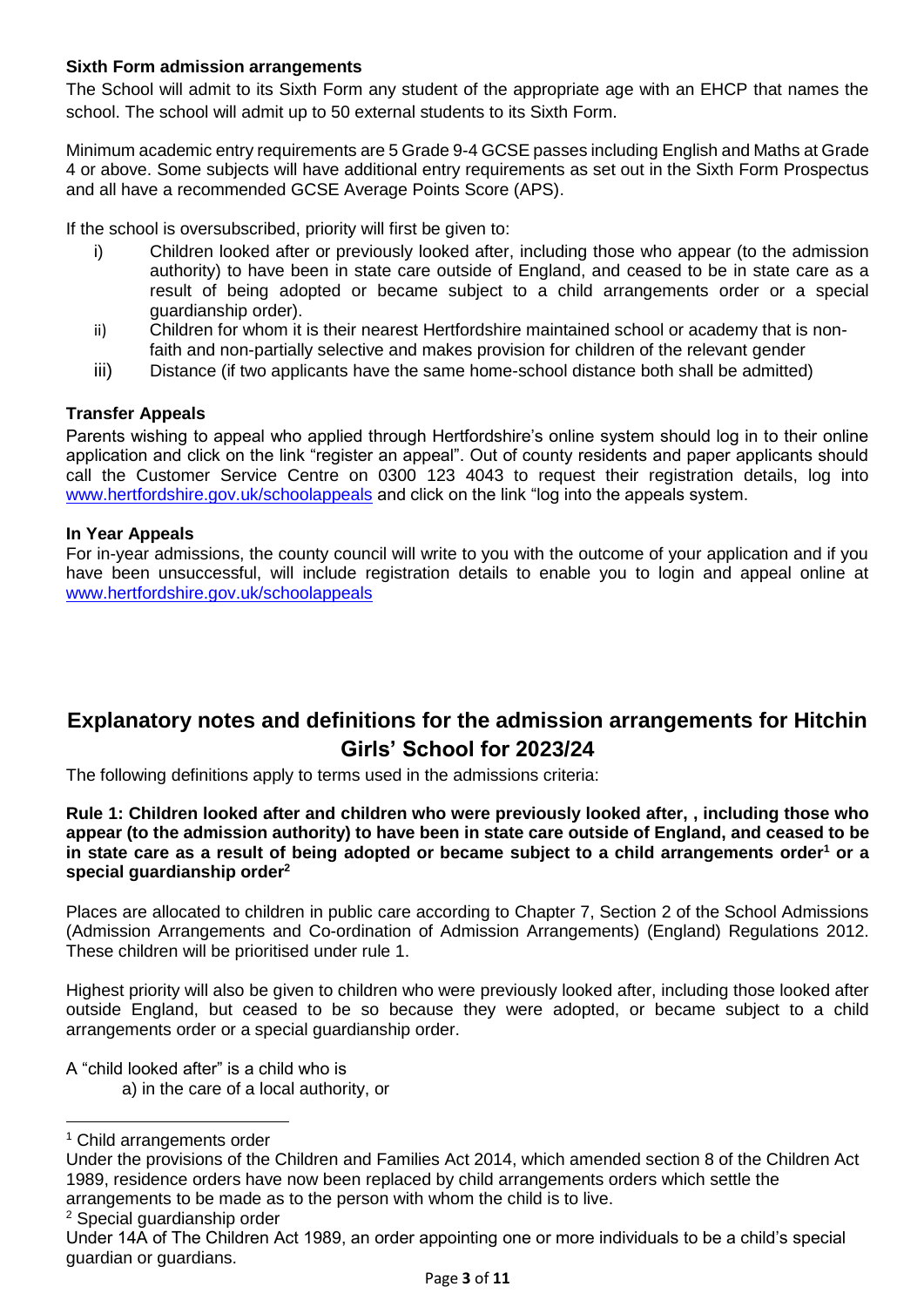b) being provided with accommodation by a local authority in the exercise of their social services functions (section 22(1) of The Children Act 1989).

All children adopted from care who are of compulsory school age are eligible for admission under rule 1.

Children in the process of being placed for adoption are classified by law as children looked after providing there is a Placement Order and the application would be prioritised under Rule 1.

Children who were not "looked after" **immediately** before being adopted, or made the subject of a child arrangements order or special guardianship order, **will not** be prioritised under rule 1. Applications made for these children, with suitable supporting professional evidence, can be considered under rule 2.

Children previously looked after abroad and subsequently adopted will be prioritised under Rule 1 if the child's previously looked status and adoption is confirmed by Hertfordshire's "Virtual School".

The child's previously looked status will be decided in accordance with the definition outlined in The Children & Social Work Act 2017:

i. to have been in state care in a place outside England and Wales because he or she would not otherwise have been cared for adequately, and

ii. to have ceased to be in that state care as a result of being adopted.

A child is in "state care" if he or she is in the care of, or accommodated by –

- (a) a public authority,
- (b) a religious organisation, or
- (c) any other organisation the sole or main purpose of which is to benefit society.

#### **Rule 2: Children for whom it can be demonstrated that they have a particular medical or social need to go to the school**

Rule 2 applications will only be considered at the time of the initial application, unless there has been a significant and exceptional change of circumstances within the family since the initial application was submitted.

The school governing body has delegated rule 2 decision making to Hertfordshire County Council. Decisions will be made by a panel of HCC officers and parents/carers will be notified of the outcome of their rule 2 applications within 40 working days of the secondary transfer closing date.

All schools in Hertfordshire have experience in dealing with children with diverse social and medical needs. However in a few very exceptional cases, there are reasons why a child has to go to one specific school.

Few applications under **Rule 2** are agreed.

All applications are considered individually but a successful application should include the following:

- a. Specific recent professional evidence that justifies why only one school can meet a child's individual needs, and/or
- b. Professional evidence that outlines exceptional family circumstances making clear why only one school can meet the child's needs
- c. If the requested school is not the nearest school to the child's home address clear reasons why the nearest school is not appropriate
- d. For medical cases a clear explanation of why the child's severity of illness or disability makes attendance at only a specific school essential.

Evidence should make clear why only one school is appropriate. A Rule 2 application will generally not be upheld in cases where more than one school could meet the child's need.

In exceptional cases relating to a disability, where more than one school in the county can meet the child's specific needs, a clear and compelling case can be made for the "nearest" school with the relevant facilities, environment or location. You must clearly explain why attendance at the "nearest" school with these facilities is essential.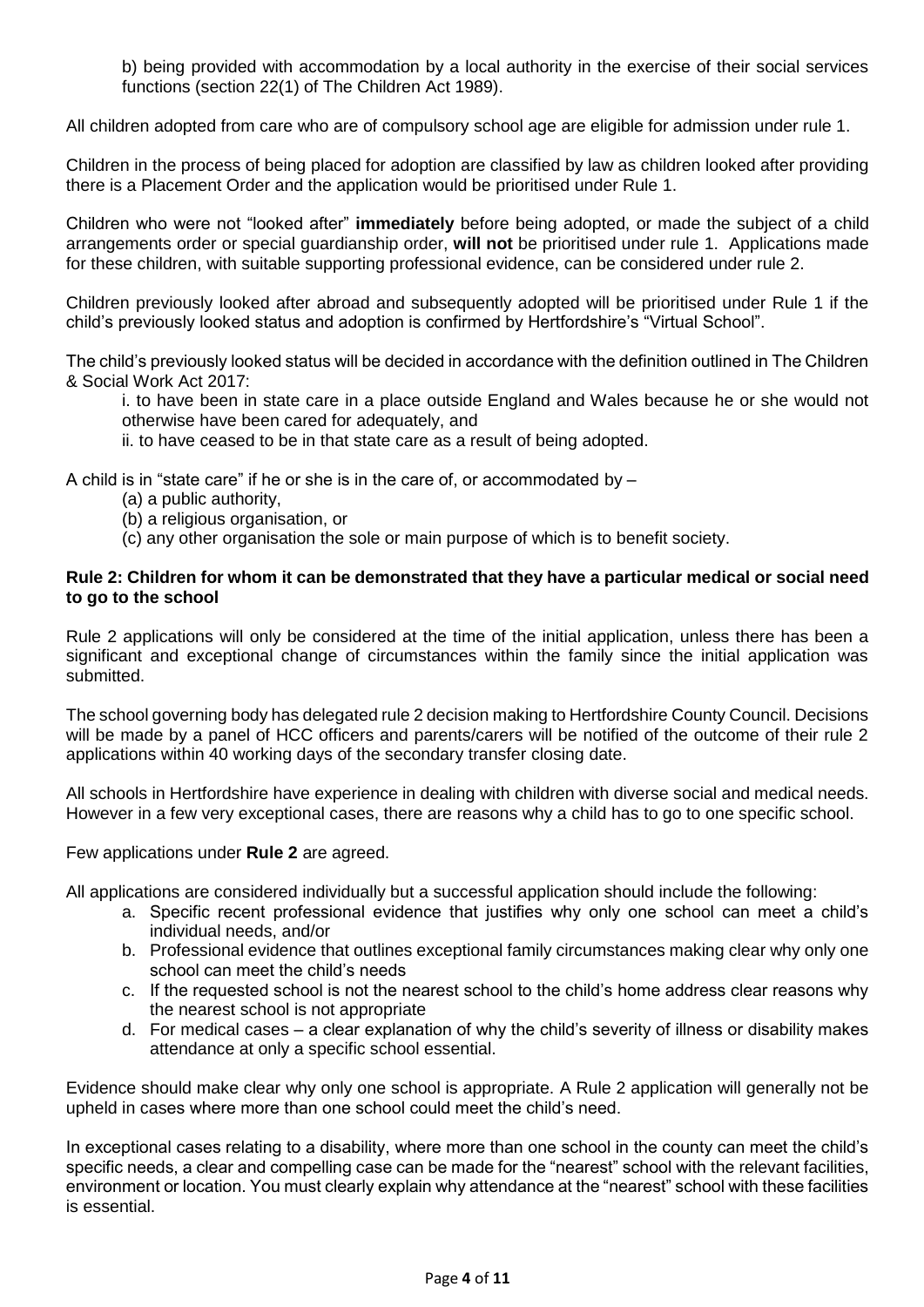Applications under Rule 2 can only be considered when supported by a recent letter from a professional involved with the child or family, for example, a doctor, psychologist or police officer. The supporting evidence needs to demonstrate why only one named school can meet the social/medical needs of the child.

Applications for children who were not 'looked after' immediately before being adopted or made the subject of a child arrangement order or special guardianship order may be made under this rule.

Further details on the Rule 2 process can be found in the "Rule 2 protocol" available at: https://www.hertfordshire.gov.uk/media-library/documents/schools-and-education/admissions/rule-2 protocol.pdf

#### **Definition of sibling:**

A sibling is defined as: the sister, half sister, adopted sister, child of the parent/carer or partner or a child looked after or previously looked after<sup>3</sup>, and in every case living permanently<sup>4</sup> in a placement within the home as part of the family household from Monday to Friday at the time of the application.

A sibling must be on the roll of the named school at the time the younger child starts or have been offered and accepted a place.

If a place is obtained for an older child using fraudulent information, there will be no sibling connection available to subsequent children from that family.

## **Children of Staff:**

The staff member must be:

- the child's parent by blood or adoption, or have legal parental responsibility for the child, OR
- cohabiting with one of the child's parents, AND

have been living with the child in the same house Monday- Friday for a minimum of two years.

#### **Multiple births:**

If you have more than one child applying for the school at the same time, make a separate application for each of them.

If one of your children is offered the last place available at the school and we've received an application for the other child or children, a place will be offered to the other child or children unless the place allocated to the first child was offered under the random allocation procedure.

In this case, places will not be offered to other children in the family initially as this would compromise the random element of the allocation process. However, the school will admit over the published admission number when a single twin/multiple birth child is allocated a place at the school and offer an additional place after the allocation process has been completed.

#### **Home address:**

 $\ddot{\phantom{a}}$ 

The address provided **must** be the child's current permanent address at the time of application.

'At the time of application' means the closing date for applications.

<sup>&</sup>lt;sup>3</sup> Children previously looked after are those children adopted or with a special guardianship order or child arrangements order. This definition was amended following a determination by the OSA in August 2014. <sup>4</sup> A sibling link will not be recognised for children living temporarily in the same house, for example a child who usually lives with one parent but has temporarily moved or a looked after child in a respite placement or very short term or bridging foster placement.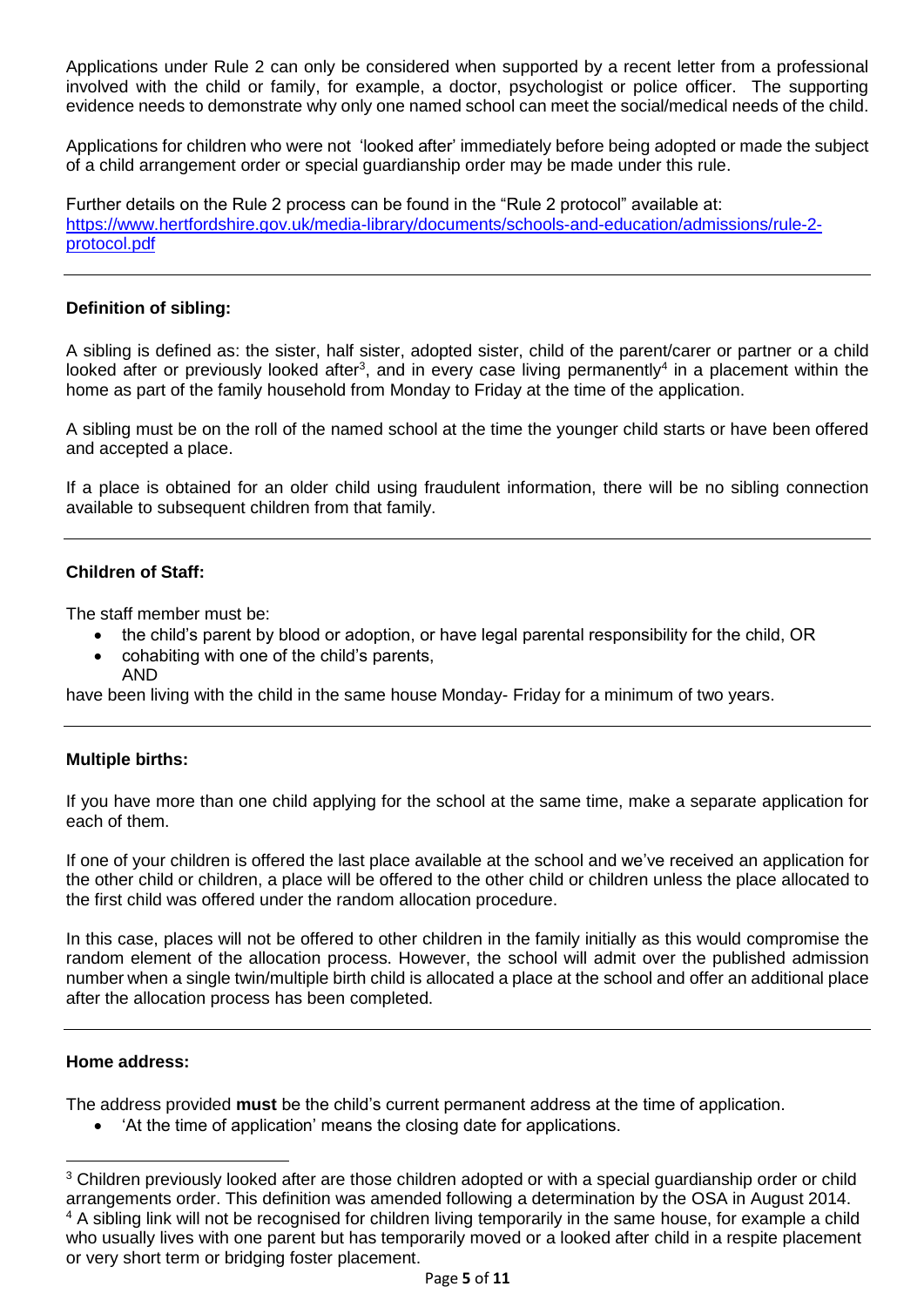"Permanent" means that the child has lived at that address for at least a year

Where a family has not lived at an address for a year, they **must** be able to demonstrate that they own the property or have a tenancy agreement for a minimum of 12 months **and** the child must be resident in the property at the time of application.

The application can only be processed using one address. If a child lives at more than one address (for example due to a separation) the address used will be the one which the child lives at for the majority of the time. If a child lives at two addresses equally, parents/carers should make a single joint application naming one address.

If a child's permanent residence is disputed, parents/carers should provide court documentation to evidence the address that should be used for admission allocation purposes. If two applications are received, with different addresses, neither will be processed until the address issue is reconciled.

It is for a child's home LA to determine address. If two applications, with different addresses are received from the same LA, it will be for that LA to determine permanent address. If two applications are received from two different LAs, the above process will be used

If two different applications are received for the same child from the same address, e.g., containing different preferences, parents/carers will be invited to submit a joint application or provide court documentation to evidence the preferences that should be used for the admission process. Until the preference issue is reconciled neither application will be processed.

For the transfer application rounds, if the initial differing applications (one or both) were received "on-time", an amended joint application will also be considered "on-time" if received before the "late deadline". If the amended joint application is received after the late date, it will be treated as "late". The late deadline for the 2023/24 transfer application process is 2<sup>nd</sup> December 2022 for secondary and upper applications. If these dates change, amendments will be published on the HCC admissions web pages at the start of the 2023/24 application process in September 2022.

If your child is allocated a place under Rule 5 or 6, the school will ask for evidence that the address provided is the child's permanent address at the time of application. This evidence must be received and verified when you accept the place and before the child can take up her place. Failure to provide this evidence may lead to the offer of a school place being withdrawn.

## **Fraudulent applications:**

Hitchin Girls' School, in liaison with Hertfordshire County Council, will do as much as possible to prevent applications being made from fraudulent addresses including referring cases to the Shared Anti-Fraud service for further investigation as necessary.

Address evidence is frequently requested, monitored and checked and school places will be withdrawn when false information is deliberately provided. Action will be taken in the following circumstances:

- When a child's application address does not match the address of that child at their current school;
- When a child lives at a different address to the applicant;
- When the applicant does not have parental responsibility;
- When a family move shortly after the closing date of applications when one or more of the following applies:
	- $\circ$  The family has moved to a property from which their application was less likely to be successful;
	- o The family has returned to an existing property;
	- o The family lived in rented accommodation for a short period of time (anything less than a year) over the application period;
	- Council tax information shows a different residence at the time of application;
- When a child starts at the allocated school and their address is different from the address used at the time of application.

Parents/carers will need to show that they have relinquished residency ties with their previous property and they, and their child(ren) are permanently residing at the address given on the application form.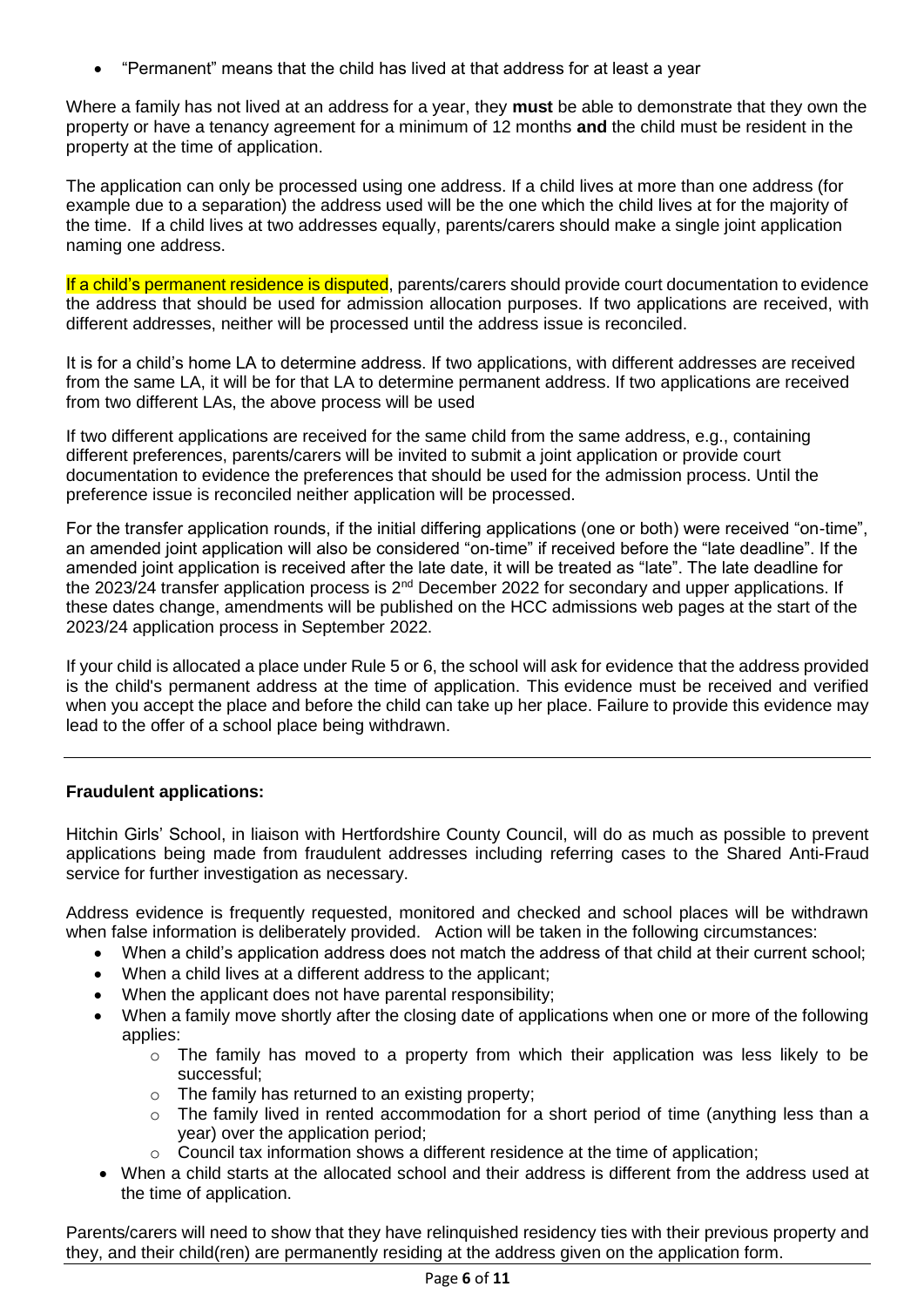#### **Home to school distance measurement for purposes of admissions:**

The Hertfordshire County Council's 'straight line' distance measurement system is used for all home to school distance measurements. Distances are measured using a computerised mapping system to two decimal places. The measurement is taken from the AddressBase Premium address point of your child's house to the address point of the school. AddressBase Premium data is a nationally recognised method of identifying the location of schools and individual residences.

#### **Definition of "nearest school"**

For allocations under rules 5 & 6 the "nearest school" is defined as the nearest Hertfordshire maintained school or academy that is non-faith, non-partially selective and caters for children of the appropriate gender.

#### **Priority Areas**

Priority areas are determined by administrative parishes/towns/unparished areas. Your home parish/town or unparished area is clearly identified on your Council Tax statement/bill. If you are unsure which area you live in you can use the "Find Your Nearest School" facility available a[t www.hertfordshire.gov.uk/admissions](http://www.hertfordshire.gov.uk/admissions)

#### **Applications from children\* from overseas**

All children of compulsory school age (5 to 16 years) in England have a right of access to education. However, where a child is in England for a short period only, for example less than half a term, it may be reasonable to refuse admission to a school.

An application for a school place will only be accepted for such children currently overseas if, for In Year applications, proof is provided that the child will be resident in Hertfordshire within two weeks. In Year allocations are made on the assumption that the child will accept the school place and be on roll within that timescale.

For the Secondary application process applications will not normally be accepted from, nor places allocated to, an overseas address. The exception to this (for both In Year and transfer processes) is for children of UK service personnel and crown servants (and from military families who are residents of countries with a Memorandum of Understanding with the UK). In these cases HCC will allocate a place in advance of the family arriving in the area provided the application is accompanied by an official letter that declares a relocation date and a HCC Unit postal address or quartering area address, for consideration of the application against oversubscription criteria.

Applications will also be considered, and places offered in advance for these families, if the application is accompanied by an official letter that declares a relocation date but does not provide a quartering or unit address because the family will be residing in private accommodation. In these cases, if the family does not already have a permanent private address in Hertfordshire, the military base or alternative "work" address in Hertfordshire will be used for allocation purposes. If the family already has an established alternative private address, that address will be used for admission purposes as long as the parents provide evidence of the address and that the child will be living there.

The school, in liaison with HCC, will also consider accepting applications from children\* whose family can evidence intent to return to and/or permanently reside in Hertfordshire prior to the start of the new academic year. These applications, if accepted, will be processed from the overseas address until sufficient evidence is received to show the child is permanently resident in Hertfordshire. Evidence must be submitted at the time of application.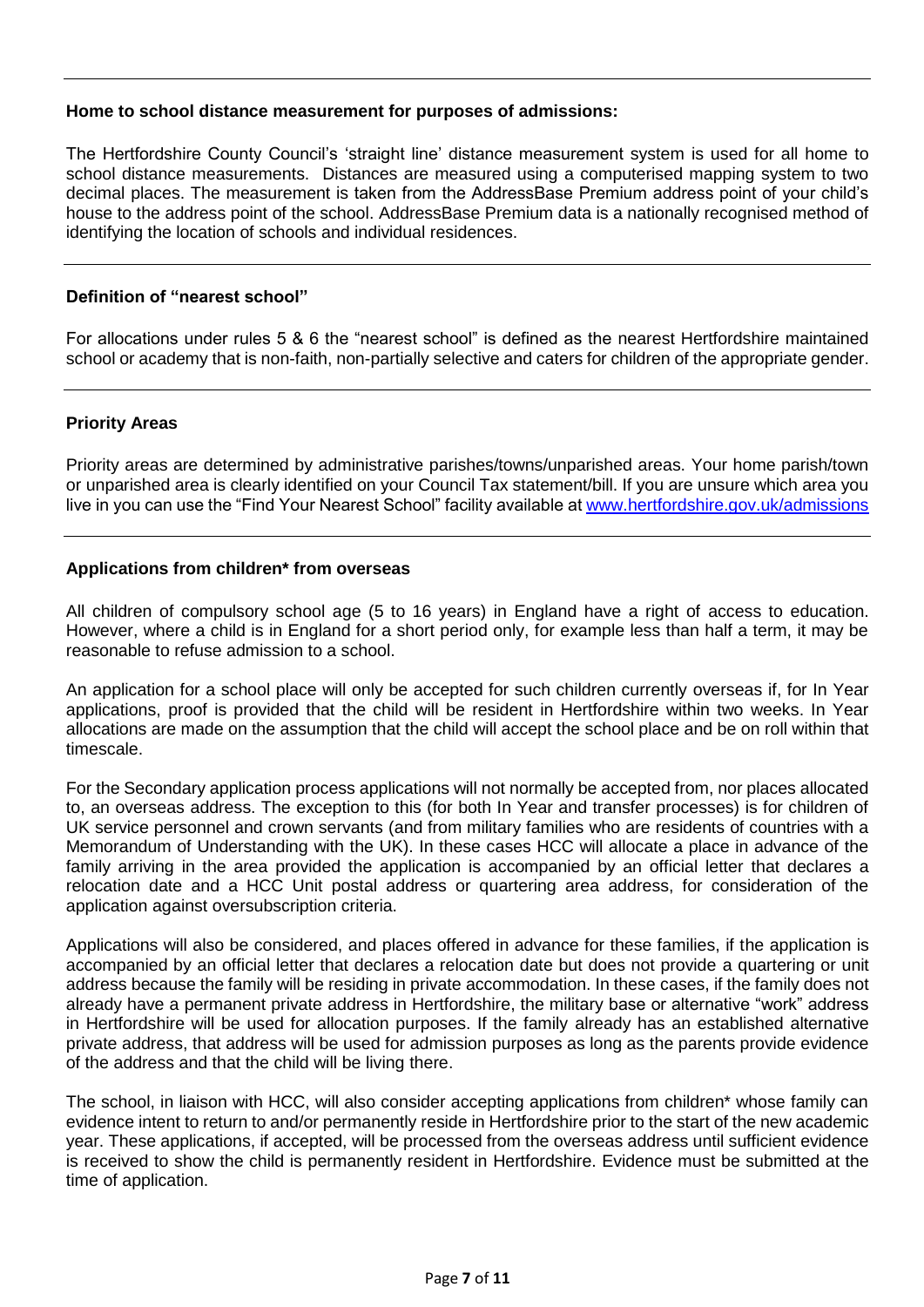Evidence submitted after the date for late applications cannot be taken into account before National Allocation Day. Decisions on these applications will be made by a panel of county council officers and communicated with parents within 6 weeks of the closing date for applications.

If an applicant owns a property in Hertfordshire but is not living in it, perhaps because they are working abroad at the time of application, the Hertfordshire address will **not** be accepted for the purposes of admission until the child is resident at that address.

Other children, than those mentioned above, from overseas do not generally have automatic right of entry to the UK. An application for a school place will not therefore be accepted until they are permanently resident in Hertfordshire. Proof of residency such as an endorsed passport or entry visa will be required with the application, in addition to proof of Hertfordshire address, for example a council tax bill or 12 month rental agreement.

\*Children who hold full British Citizen passports (not British Dependent Territories or British Overseas passports), or have a UK passport describing them as a British citizen or British subject with the right of abode normally have unrestricted entry to the UK. Freedom of movement into the UK for European Economic Area and Swiss citizens ended at the end of 2020. EEA (Irish citizens aside) and Swiss national children entering the UK after the end of 2020 are now treated the same as other foreign nationals. This means they will no longer have the right to enter the country to access a state-funded school unless they fall within certain immigration categories. Find out more about visas and immigration and the EU Settlement Scheme for European Economic Area and Swiss citizens.

#### **Children Out of Year Group**

The school's policy is for children to be educated within their correct chronological year group, with the curriculum differentiated as necessary to meet the needs of individual children. This is in line with DfE guidance\* which states that "in general, children should be educated in their normal age group".

If parents/carers believe their child(ren) should be educated in a different year group they should, at the time of application, submit supporting evidence from relevant professionals working with the child and family stating why the child must be placed outside their normal age appropriate cohort. DfE guidance makes clear that "it is reasonable for admission authorities to expect parents to provide them with information in support of their request – since without it they are unlikely to be able to make a decision on the basis of the circumstances of the case".

The school's governing body, as the relevant admission authority, has delegated Out of Year Group decision making to Hertfordshire County Council. A panel of HCC officers will decide whether the application will be accepted on the basis of the information submitted. Their decision will be based upon the circumstances of each case including the view of parents, the Headteacher, the child's social, academic and emotional development and whether the child has been previously educated out of year group. There is no guarantee that an application will be accepted on this basis. If the application is not accepted this does not constitute a refusal of a place and there is no right to an independent statutory appeal. Similarly there is no right of appeal for a place in a specific year group at a school. The internal management and organisation of a school, including the placement of pupils in classes, is a matter for the Headteacher and senior leadership of the school.

\*Advice on the admission of summer born children" December 2014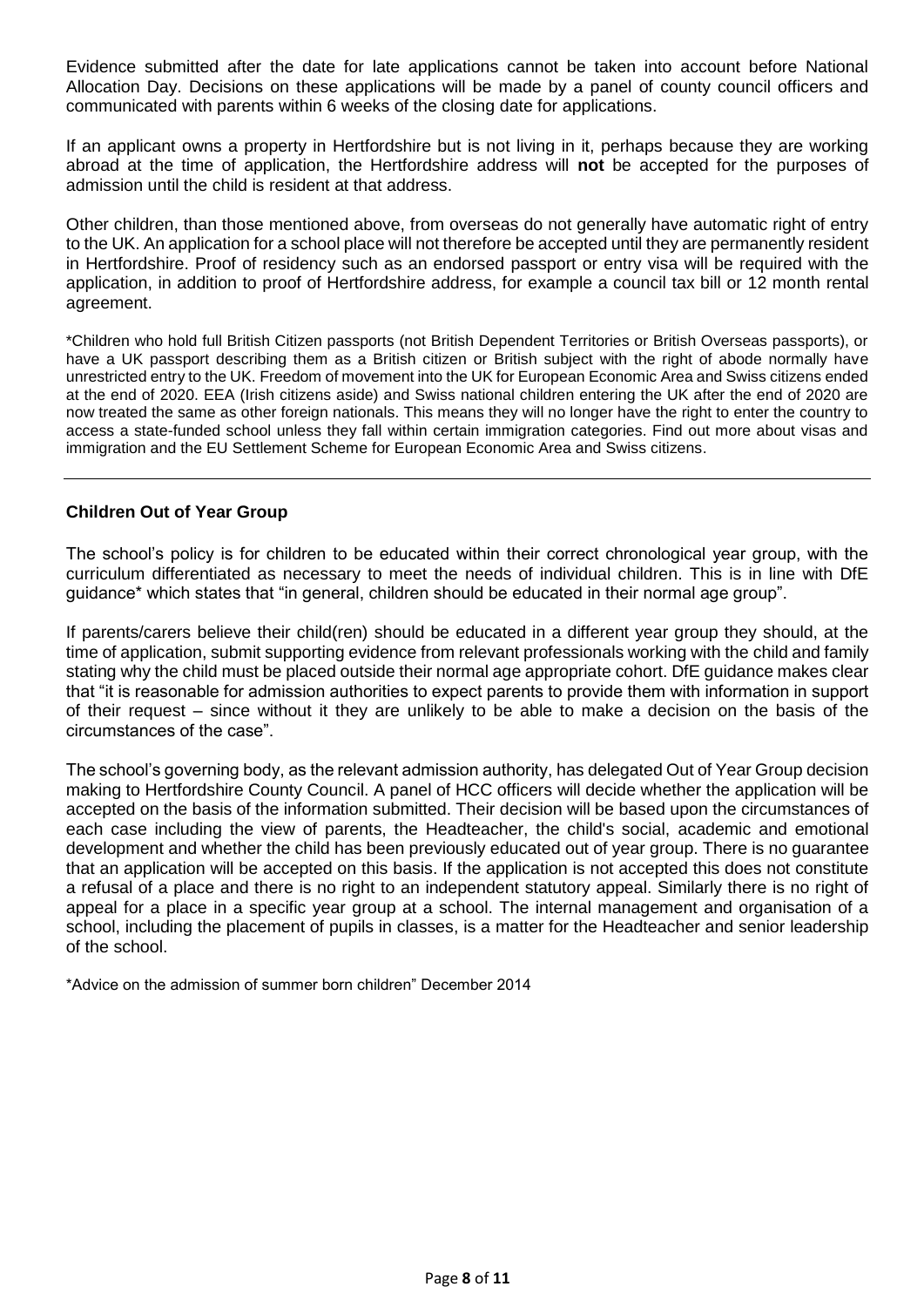# **Sixth Form Application Form**

## **Hitchin Girls' School Admission Arrangements 2023/2024**

#### **Sixth Form admission arrangements**

- The School will admit to its Sixth Form any student of the appropriate age with an EHCP that names the school.
- The school will admit up to 50 external students to its Sixth Form.
- Minimum academic entry requirements are 5 Grade 9-4 GCSE passes including English and Maths at Grade 4 or above. Some subjects will have additional entry requirements as set out in the Sixth Form Prospectus and all have a recommended GCSE Average Points Score (APS).

If the school is oversubscribed, priority will first be given to:

- i) Children looked after or previously looked after, including those who appear (to the admission authority) to have been in state care outside of England, and ceased to be in state care as a result of being adopted or became subject to a child arrangements order or a special guardianship order).
- ii) Children for whom it is their nearest Hertfordshire maintained school or academy that is nonfaith and non-partially selective and makes provision for children of the relevant gender
- iii) Distance (if two applicants have the same home-school distance both shall be admitted)

| <b>First Name(s):</b>        |                     |
|------------------------------|---------------------|
| Surname:                     |                     |
| <b>Date of Birth</b>         |                     |
| <b>Student E-mail</b>        |                     |
|                              | <b>Home Address</b> |
| Number:                      |                     |
| <b>Street</b>                |                     |
| <b>County</b>                |                     |
| <b>Postcode</b>              |                     |
| <b>Student Mobile number</b> |                     |
| <b>Current School</b>        |                     |

## **Student details**

#### **Parent/Guardian details**

| <b>Parent/Guardian</b>                       |  |  |
|----------------------------------------------|--|--|
| <b>Name</b>                                  |  |  |
| E-mail                                       |  |  |
| <b>Telephone Number</b>                      |  |  |
| <b>Additional contact details (optional)</b> |  |  |
| 2 <sup>nd</sup> mobile number                |  |  |
|                                              |  |  |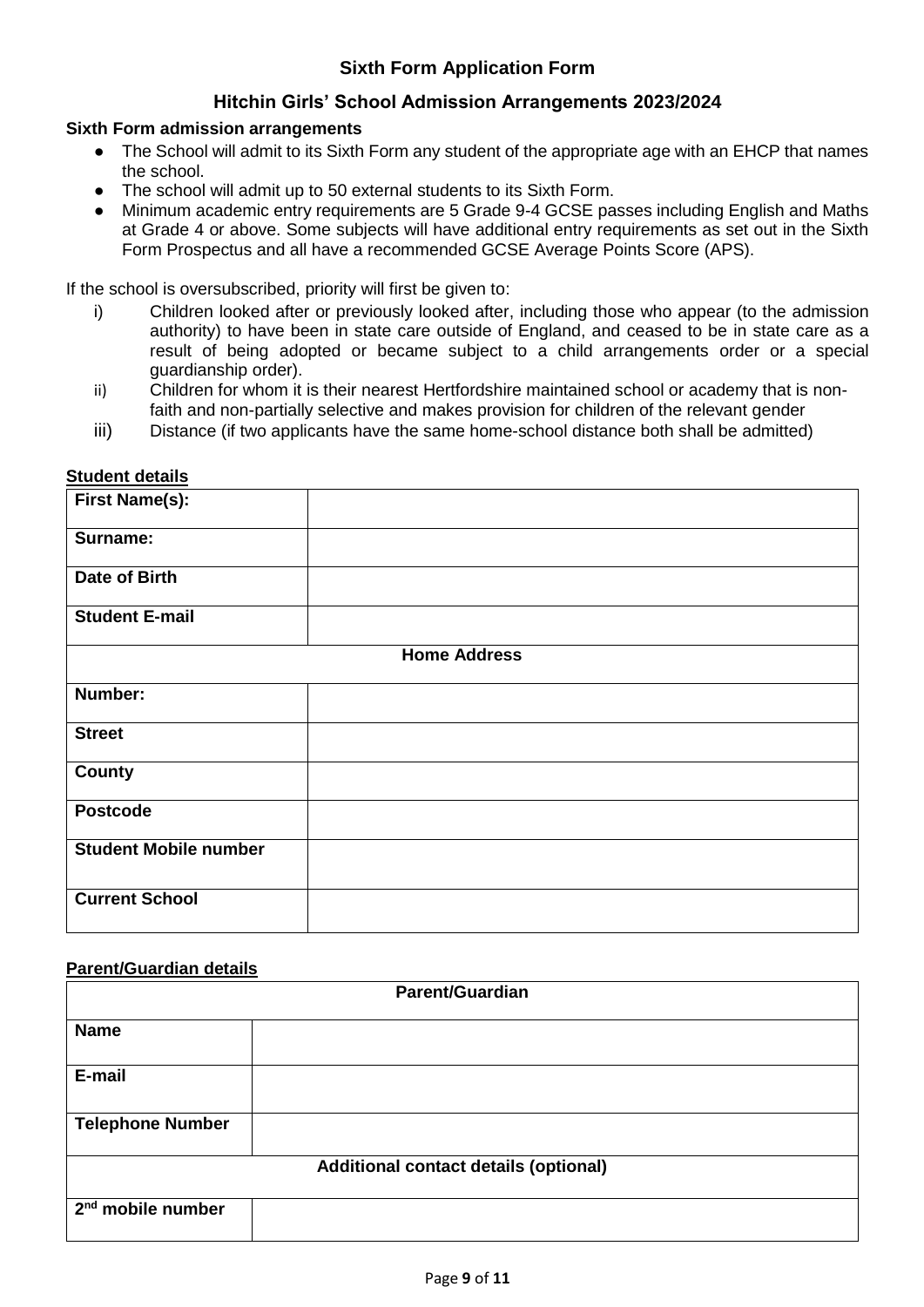| <b>Additional contact</b> |  |
|---------------------------|--|
| details                   |  |
| -----<br>$   -$           |  |

#### **Children Looked After**

If you are applying for a place under the 'Children Looked After' or 'Previously Looked After' rule , please tick here.

#### **A-level/BTEC Option choices**

#### **Preliminary Choices**

Please indicate your choices in ORDER OF PREFERENCE. All students should initially choose 3 subjects. A list of current subjects is provided at the end of this pack.

|                  | Subject                                                             |
|------------------|---------------------------------------------------------------------|
|                  |                                                                     |
| 2                |                                                                     |
| 3                |                                                                     |
| Further<br>Maths | If you would like to study Further Maths please indicate this here: |

## Fourth Option

This section is only for students that would like to request to be considered for a fourth option other than Further Maths. Due to the demands of the courses at A-level we do not recommend studying a fourth option. Universities and employers will focus on your best three grades and offers will be based on studying three options. Only complete the fourth option request if you would like to be considered for a fourth option and have a particular reason

In addition, students can also opt to study the Extended Project Qualification (EPQ) and Community Sports Leadership or Core Maths. We will contact you regarding enrichment options in the spring term

Student Signature……………………………… Date: ……………………………………………...

Please post your application form to Director of Sixth Form, Hitchin Girls' School, Highbury Road, Hitchin, SG4 9RS or Email to: admin@hgs.herts.sch.uk